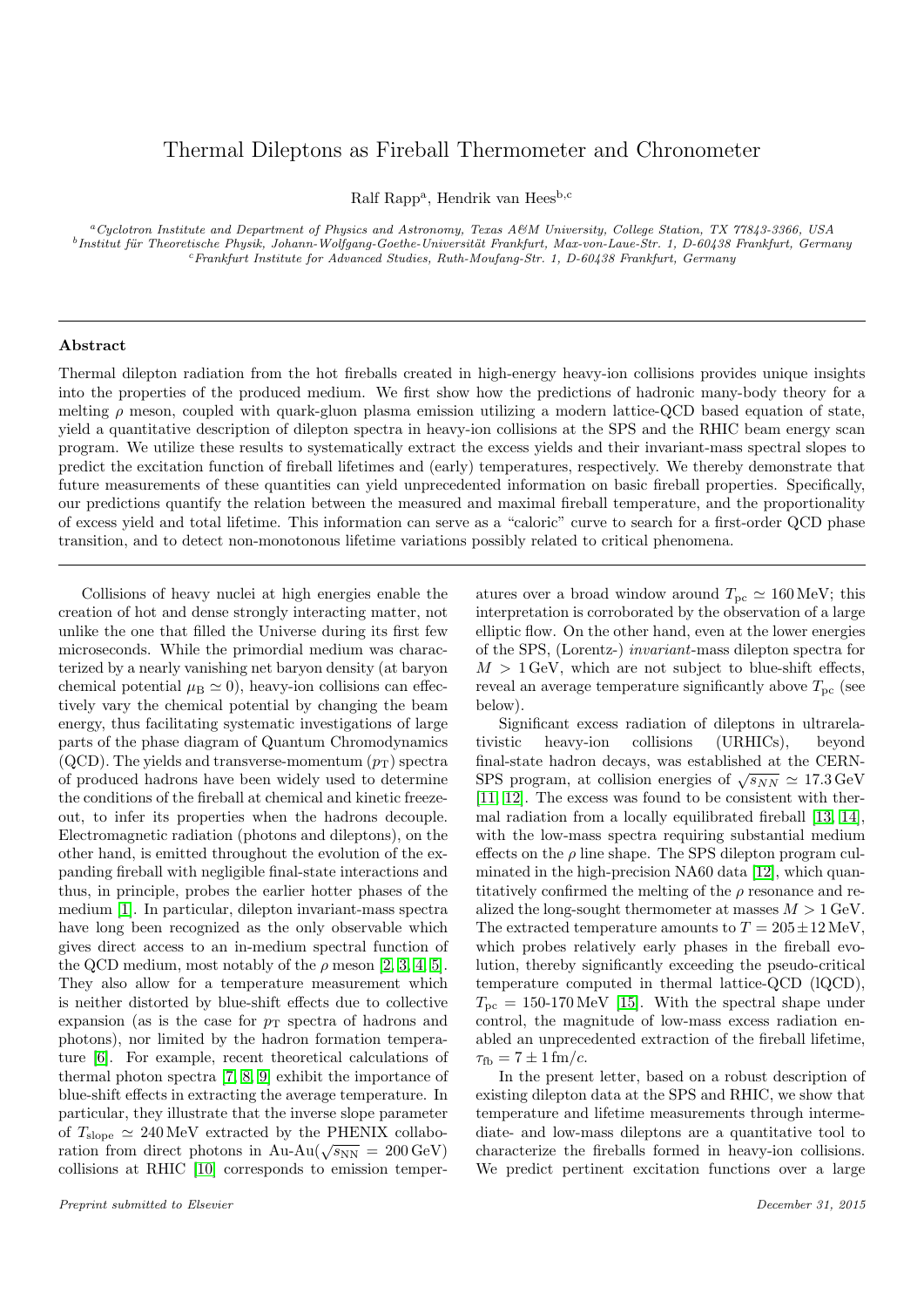range in center-of-mass energy,  $\sqrt{s_{NN}} \simeq 6\text{-}200 \,\text{GeV}$ . Related earlier work on this topic can be found, e.g., in Refs. [\[16,](#page-4-15) [17,](#page-4-16) [18\]](#page-4-17). The motivation for the present study is strengthened by several recent developments. First, we show that the implementation of a modern lQCD equation of state (EoS) into the fireball evolution of In-In collisions at SPS recovers an accurate description of the NA60 excess data over the entire mass range, thus superseding earlier results with a first-order transition [\[19\]](#page-4-18). Second, the predictions of this framework turn out to agree well with the low-mass dilepton data from the STAR beam-energy scan-I (BES-I) campaign [\[20,](#page-4-19) [21,](#page-4-20) [22\]](#page-4-21), in Au-Au collisions from SPS to top RHIC energies, at  $\sqrt{s_{NN}} = 19.6, 27, 39$ , 62.4 and 200 GeV [\[23\]](#page-4-22). Third, a recent implementation of the in-medium  $\rho$  spectral function into coarse-grained UrQMD transport calculations yields excellent agreement with both NA60 data and HADES data from SIS-18 in Ar- $KCl(\sqrt{s_{NN}} = 2.6 \,\text{GeV})$  reactions [\[24,](#page-4-23) [25\]](#page-4-24) (the former agree well with the fireball calculations); and fourth, several future experiments (CBM, NA60+, NICA, STAR BES-II) plan precision measurements of dilepton spectra in the energy regime of  $\sqrt{s_{NN}} \simeq 5{\text -}20\,\text{GeV}$  [\[26\]](#page-4-25), where the fireball medium is expected to reach maximal baryon density and possibly come close to a critical point in the QCD phase diagram [\[27\]](#page-4-26). Our predictions thus provide a baseline for fundamental, but hitherto undetermined properties of the fireball, allowing for accurate tests of our understanding of these. In turn, marked deviations of upcoming data from the theoretical predictions will help discover new phenomena that induce unexpected structures in the lifetime and/or temperature excitation functions.

Let us recall the basic elements figuring into our calculation of dilepton excess spectra in URHICs. We assume local thermal equilibrium of the fluid elements in an expanding fireball, after a (short) initial equilibration period. The thermal radiation of dileptons is obtained from the differential production rate per unit four-volume and four-momentum [\[28,](#page-4-27) [29,](#page-4-28) [30\]](#page-4-29),

$$
\frac{dN_{ll}}{d^4x d^4q} = -\frac{\alpha^2}{3\pi^3} \frac{L(M)}{M^2} \text{ Im } \Pi_{\text{EM},\mu}^{\mu}(M,q) f_B(q_0;T), \quad (1)
$$

with  $f_B(q_0;T)$ : thermal Bose function,  $\alpha = \frac{e^2}{4\pi} \approx \frac{1}{137}$ : electromagnetic (EM) coupling constant,  $L(M)$ : final-state lepton phase space factor, and  $M = \sqrt{q_0^2 - q^2}$ : dilepton invariant mass  $(q_0:$  energy, q: three-momentum in the local rest frame of the medium). The EM spectral function,  $Im \Pi_{EM}$ , is well known in the vacuum, being proportional to the cross section for  $e^+e^- \rightarrow$  hadrons. In the low-mass region (LMR),  $M \leq 1 \,\text{GeV}$ , it is saturated by the light vector mesons  $\rho$ ,  $\omega$  and  $\phi$ , while the intermediate-mass region (IMR),  $M \geq 1.5 \,\text{GeV}$ , is characterized by a quarkantiquark continuum which hadronizes into multi-meson states.

Medium effects on the EM spectral function are calculated as follows. In hadronic matter the vector-meson propagators are computed in many-body theory based on

| $\sqrt{s}$ (GeV)                | 6.3 | 8.8  | 19.6 | 62.4 | <b>200</b> |
|---------------------------------|-----|------|------|------|------------|
| $(\text{fm}/c)$<br>$z_0$        | 2.1 | 1.87 | 1.41 | 0.94 | 0.63       |
| $T_0$ (MeV)                     | 185 | 198  | 238  | 291  | 363        |
| $T_{\rm pc}$ (MeV)              | 161 | 163  | 170  | 170  | 170        |
| $T_{\rm ch}~(\rm MeV)$          | 134 | 148  | 160  | 160  | 160        |
| (MeV)<br>$\mu_{\rm B}^{\rm ch}$ | 460 | 390  | 197  | 62   | 22         |
| (MeV)<br>$T_{\rm kin}$          | 114 | 113  | 111  | 108  | 104        |

<span id="page-1-0"></span>Table 1: Excitation function of fireball parameters for its initial longitudinal size  $(z_0)$  and temperature  $(T_0)$ , equation of state  $(T_{pc})$ , and chemical/kinetic freeze-out  $(T_{\rm ch}, \mu_{\rm B}^{\rm ch}, T_{\rm kin})$  conditions.



<span id="page-1-1"></span>Figure 1: (Color online) Excess dimuon invariant-mass spectra in In- $In(\sqrt{s_{NN}} = 17.3 \,\text{GeV})$  collisions at the SPS. Theoretical calculations (solid line), composed of hadronic radiation (using in-medium  $\rho$  and  $\omega$  spectral functions and multi-pion annihilation with chiral mixing, dashed line) and QGP radiation (using a lattice-QCD inspired rate, dotted line) are compared to NA60 data [\[49,](#page-5-0) [12\]](#page-4-11).

effective Lagrangians with parameters constrained by vacuum scattering and resonance decay data [\[31,](#page-4-30) [13,](#page-4-12) [32\]](#page-4-31). The resulting  $\rho$  spectral function strongly broadens and melts toward the phase transition region (similar for the  $\omega,$  which, however, contributes less than 10% to the dilepton yield; the  $\phi$  is assumed to decouple near  $T_{\text{pc}}$  and does not produce thermal hadronic emission). For masses  $M \geq 1$  GeV, we include emission due to multi-pion annihilation using a continuum extracted from vacuum  $\tau$ -decay data, augmented with medium effects due to chiral mixing [\[33,](#page-4-32) [34,](#page-4-33) [19\]](#page-4-18). For emission from the quark-gluon plasma (QGP), we employ an lQCD-motivated rate [\[23\]](#page-4-22) fitted to M-dependent spectral functions above  $T_{\text{pc}}$  [\[35,](#page-4-34) [36\]](#page-4-35) and supplemented by a finite- $q$  dependence taken from perturbative photon rates [\[37\]](#page-4-36). The resulting QGP rates are quite similar to hard-thermal-loop results [\[38\]](#page-4-37) and to nextto-leading order perturbative calculations carried down to  $M, q \simeq \pi T$  [\[39\]](#page-4-38). The QGP and in-medium hadronic rates are nearly degenerate at temperatures around ∼ 170 MeV.

To obtain dilepton spectra in URHICs, the rates need to be integrated over the space-time evolution of the collision. As in our previous work [\[19,](#page-4-18) [7,](#page-4-6) [23,](#page-4-22) [9\]](#page-4-8), we employ a simplified model in terms of an isentropically expand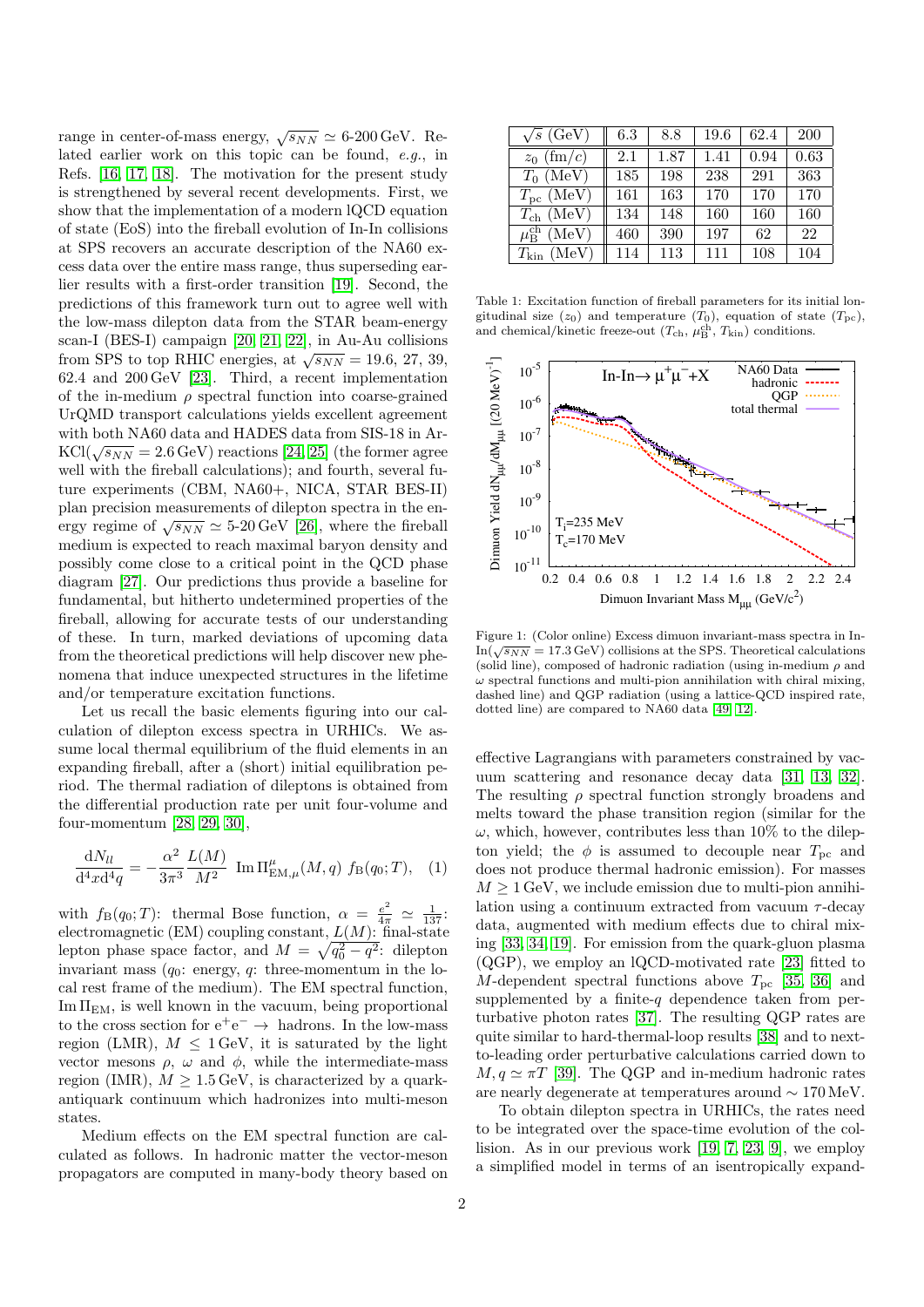ing thermal fireball. Its radial and elliptic flow are parameterized akin to hydrodynamic models and fitted to observed bulk-particle spectra and elliptic flow  $(\pi, K, p)$ at kinetic freeze-out,  $T_{\text{kin}} \simeq 100\text{-}120 \text{ MeV}$ , and to multistrange hadron observables (e.g.,  $\phi$ ) at chemical freezeout,  $T_{ch} \simeq 160 \,\text{MeV}$ . The kinetic freeze-out temperatures and radial flow velocities are in accordance with systematic blast-wave analyses of bulk-hadron spectra from SPS, RHIC and LHC [\[40\]](#page-4-39). The key link of the fireball expansion to dilepton emission is the underlying EoS, which converts the time-dependent entropy density,  $s(\tau) = S/V_{\text{fb}}(\tau) \equiv$  $s(T(\tau), \mu_B(\tau))$  ( $V_{\text{fb}}$ : fireball volume), into temperature and chemical potential. We employ the EoS constructed in Ref. [\[41\]](#page-5-1), where a parameterization of the  $\mu_B = 0$  lQCD results for the QGP [\[42,](#page-5-2) [43\]](#page-5-3) has been matched to a hadron resonance gas (HRG) at  $T_{\text{pc}} = 170 \text{ MeV}$ , with subsequent hadro-chemical freeze-out at  $T_{ch} = 160 \,\text{MeV}$ . We here extend this construction to finite  $\mu_B = 3\mu_q$  with guidance from lQCD: The pseudo-critical temperature is reduced as  $T_{\rm pc}(\mu_q) = T_{\rm pc}[1 - 0.08(\mu_q/T_{\rm pc})^2]$  [\[44,](#page-5-4) [45\]](#page-5-5), and the  $\mu_q = 0$  parameterization of the QGP entropy density,  $s(T, \mu_q = 0)$ , is augmented by a quadratic correction as

$$
s(\mu_q, T) = s(T, 0)[1 + c(\mu_q/\pi T)^2].
$$
 (2)

Here, the coefficient  $c$  encodes the non-perturbative effects ( $c \approx 1$  in the perturbative limit); it has been numerically adjusted to best reproduce the finite- $\mu_q$  entropy densities plotted in Refs. [\[46,](#page-5-6) [47\]](#page-5-7) over the relevant temperature ranges. This yields  $c \approx 7$  for the conditions at  $\sqrt{s_{NN}}$  = 6.27 GeV and 8.77 GeV, and  $c \simeq 3.5$  for  $\sqrt{s_{NN}}$  = 20 GeV. The small  $\mu_q$  values at 62.4 GeV and 200 GeV render  $s(\mu_q, T)$  insensitive to c; we have smoothly interpolated it to  $c \simeq 1.5$  for  $\mu_q \to 0$  which corresponds to its lQCD value of  $c = 18\pi^2 c_2/4c_0$  when neglecting their temperature derivatives and higher coefficients (using the notation of Ref. [\[47\]](#page-5-7) for the  $\mu_B$ -expansion coefficients,  $c_n$ ). It turns out that the fitted value of  $c \simeq 7$  at the two lowest energies leads to a continuous entropy density across  $T_{\text{pc}}$  from the HRG to lQCD EoS. We can therefore only estimate an uncertainty by increasing  $c$  (otherwise the entropy density of the HRG would exceed the one for the QGP at  $T_{pc}$ ; we will investigate the impact of a  $50\%$  increase corresponding to the upper end of the error bars of the lQCD entropy densities. This increase creates a short-lived mixed phase of duration  $\Delta \tau_{\text{mix}} \simeq 0.7 \text{ fm}/c$  in the fireball evolution at  $\sqrt{s_{NN}}$  = 6.27 GeV and 8.77 GeV. For the HRG EoS, we adopt the chemical freeze-out parameters of Ref. [\[48\]](#page-5-8) as listed in table [1.](#page-1-0)

As in hydrodynamic models, we need to specify the initial size of the fireball which in turn determines the initial temperature,  $T_0$ . The initial transverse radius is estimated from a standard Glauber model, while the larger uncertainty resides in the longitudinal size,  $z_0$ . In the high-energy limit of Bjorken expansion, it is related to the usual formation time via  $\tau_0 = z_0 \Delta y$  where  $\Delta y \simeq 1.8$ corresponds to the rapidity width of the thermal fireball. At RHIC energies we adopt values used in our previous

work [\[23\]](#page-4-22),  $\tau_0 \simeq 1/3$  (1/2) at 200 (62.4) GeV. At top SPS energy  $(\sqrt{s_{NN}} \simeq 20 \,\text{GeV})$  we use  $\tau_0 \simeq 0.8 \,\text{fm}/c$  which is slightly smaller than the "standard" value of  $1 \text{ fm}/c$  employed in Ref. [\[19\]](#page-4-18), mainly to better describe the NA60 IMR spectra while staying above the nuclear overlap time of  $R_A/\gamma = 0.7$  fm/c (which may be considered a lower limit for thermalization). We then extrapolated these values to lower energies with a power-law fit  $z_0 = 4(\sqrt{s_{NN}})^{-0.35}$ , resulting in the quoted values for  $\sqrt{s_{NN}} = 8.77 \,\text{GeV}$  and 6.27 GeV. At these energies, a relation between  $\tau_0$  and  $z_0$ is no longer meaningful. Rather, one can compare the initial energy densities obtained from our  $z_0$  values to transport calculations, cf., e.g., Fig. 6.2 in part III of "The CBM physics book" [\[26\]](#page-4-25) (page 638). For example, for  $E_{\rm lab} = 20 \,\text{GeV}$  (corresponding to  $\sqrt{s_{\rm NN}} = 6.27 \,\text{GeV}$ ) various dynamical models produce a maximal excitation energy density (in the center of the collision) of  $\epsilon_{\text{max}}^* = 1.6$  $2.4 \,\text{GeV}/\text{fm}^3$ , compared to an average  $\epsilon_0 = 1.6 \,\text{GeV}/\text{fm}^3$ in our fireball for  $z_0 = 2.1$  fm. This appears to be a reasonable match, but we will consider a range of a factor of  $\sim$  2 by varying  $z_0$  by  $\pm 30\%$ .

We first test our updated approach with the most precise dilepton data to date, the acceptance-corrected NA60 excess dimuons in In-In( $\sqrt{s_{NN}} = 17.3$  GeV) collisions [\[49,](#page-5-0) [12\]](#page-4-11), cf. Fig. [1.](#page-1-1) Good agreement with the invariant-mass spectrum is found, which also holds for the  $q_t$  dependence, as well as for CERES data [\[50\]](#page-5-9) (not shown). This confirms our earlier conclusions that the  $\rho$ -meson melts around  $T_{\text{pc}}$  [\[19\]](#page-4-18), while the IMR is dominated by radiation from above  $T_{\text{pc}}$  [\[51,](#page-5-10) [52,](#page-5-11) [53,](#page-5-12) [54\]](#page-5-13), mostly as a consequence of a non-perturbative EoS [\[55\]](#page-5-14). Our predictions for low-mass and  $q_t$  spectra of the RHIC BES-I program [\[23\]](#page-4-22) also agree well with STAR [\[20,](#page-4-19) [21,](#page-4-20) [22\]](#page-4-21) and the revised PHENIX [\[56\]](#page-5-15) dielectron data. This framework therefore provides a robust interpretation of dilepton production in URHICs in terms of thermal radiation. In the following we utilize this set-up to extract the excitation function of two key fireball properties, i.e., its total lifetime and an average (early) temperature, directly from suitably chosen invariant-mass spectra. This should not merely be viewed as a prediction, but rather serve as a baseline to possibly discover effects indicative of new physics.

For the temperature determination we utilize the IMR, where medium effects on the EM spectral function are parametrically small, of order  $T^2/M^2$ , providing a stable thermometer. With  $\text{Im}\,\Pi_{\text{EM}} \propto M^2$ , and in nonrelativistic approximation, one obtains

$$
dR_{ll}/dM \propto (MT)^{3/2} \exp(-M/T) , \qquad (3)
$$

which is *independent* of the medium's collective flow, *i.e.*, there are no blue-shift effects. The observed spectra necessarily involve an average over the fireball evolution, but the choice of mass window,  $1.5 \,\text{GeV} \leq M \leq 2.5 \,\text{GeV}$ , implies  $T \ll M$  and therefore much enhances the sensitivity to the early high- $T$  phases of the evolution. Since primordial (and pre-equilibrium) contributions are not expected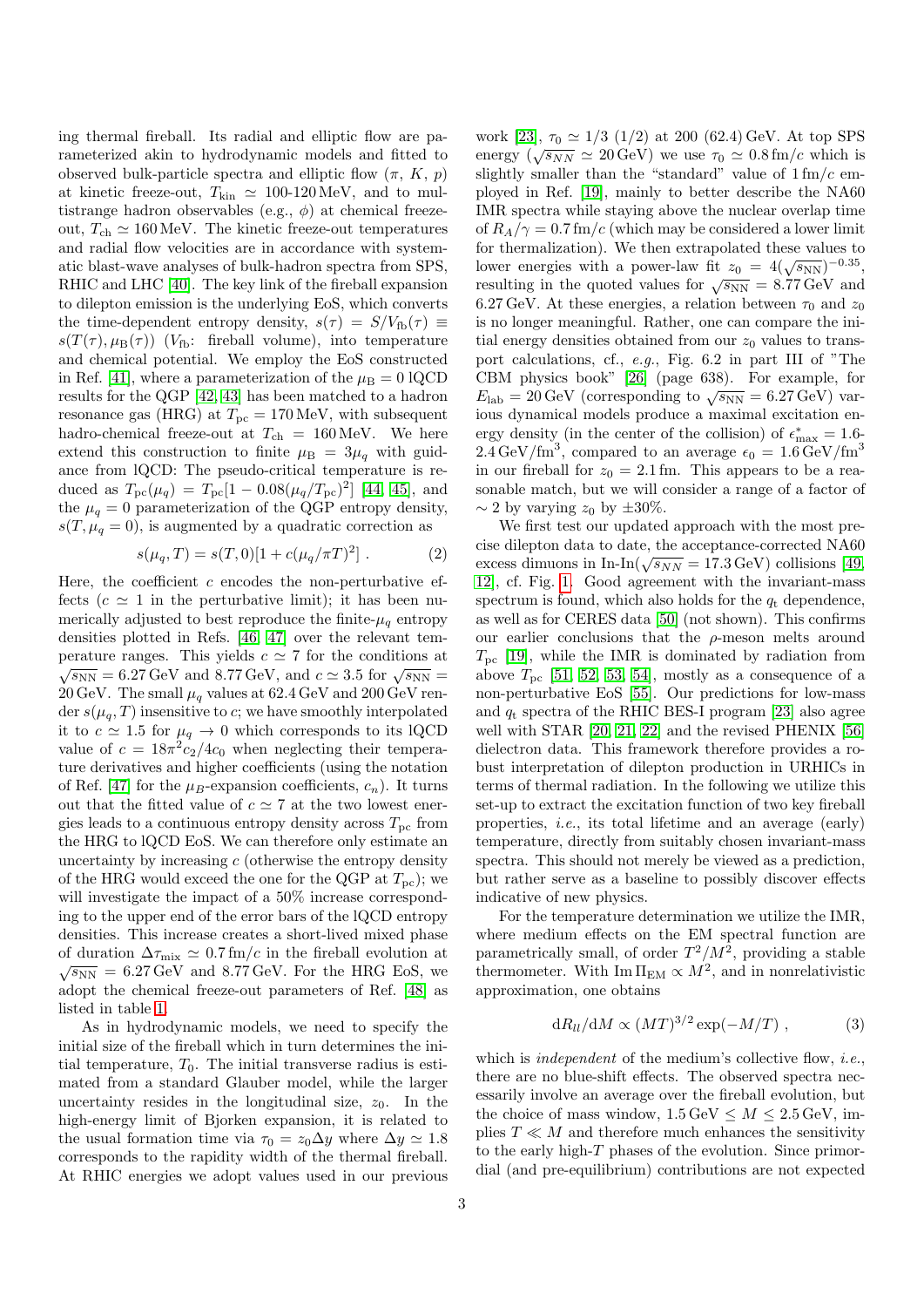

<span id="page-3-0"></span>Figure 2: (Color online) Excitation function of the inverse-slope parameter,  $T_s$ , from intermediate-mass dilepton spectra ( $M = 1.5$ -2.5 GeV, diamonds connected with dashed line) and initial temperature  $T_0$  (triangles connected with solid line) in central heavy-ion collisions ( $A \simeq 200$ ). The error bars on  $T_s$  and  $T_0$  correspond to a variation in the initial longitudinal fireball size,  $z_0$ , by  $\pm 30\%$  around the central values quoted in Table [1.](#page-1-0) The hatched area schematically indicates the pseudo-critical temperature regime at vanishing (and small) chemical potential as extracted from various quantities computed in lattice QCD [\[15\]](#page-4-14).

to be of exponential shape (e.g., power law for Drell-Yan), their "contamination" may be judged by the fit quality of the exponential ansatz. The inverse slopes,  $T_s$ , extracted from the thermal radiation as computed above are displayed in Fig. [2](#page-3-0) for collision energies of  $\sqrt{s_{NN}} = 6$ -200 GeV. We find a smooth dependence ranging from  $T \simeq$ 160 MeV to 260 MeV. The latter value unambiguously indicates that a thermalized QGP with temperatures well above the pseudo-critical one has been produced. Our results furthermore quantify that the "measured" average temperature at top RHIC energy is about 30% below the corresponding initial one  $(T_0)$ . This gap significantly decreases when lowering the collision energy, to less than 15% at  $\sqrt{s_{NN}} = 6 \,\text{GeV}$ . This is in large part a consequence of the (pseudo-) latent heat in the transition which needs to be burned off in the expansion/cooling. The collision energy range below  $\sqrt{s_{NN}} = 10 \,\text{GeV}$  thus appears to be well suited to map out this transition regime and possibly discover a plateau in the IMR dilepton slopes akin to a "caloric curve". Another benefit at these energies is the smallness of the open-charm contribution (not included here), so that its subtraction does not create a large systematic error in the thermal-slope measurement (at higher energies, especially at RHIC and LHC, the open-charm and -bottom contributions to the IMR dilepton spectra become large and need to be carefully assessed to extract the thermal signal, ideally by both theoretical modeling of heavy-flavor diffusion/energy loss and experimental techniques such as displaced vertices or electron-muon correlations; these efforts are ongoing but beyond the scope of the current work).

Let us elaborate on some of the uncertainties in our



<span id="page-3-1"></span>Figure 3: (Color online) Excitation function of low-mass thermal dilepton radiation ("excess spectra") in 0-10% central AA collisions  $(A \simeq 200)$ , integrated over the mass range  $M = 0.3 \text{ GeV}$ -0.7 GeV, for QGP (dashed line) and in-medium hadronic (short-dashed line) emission and their sum (solid line). The underlying fireball lifetime (dot-dashed line) is given by the right vertical scale.

predictions for the average temperature extracted from the IMR dilepton slopes. The largest one is associated with the assumed initial longitudinal fireball size,  $z_0$ . Varying the default values quoted in Table [1](#page-1-0) by  $\pm 30\%$  induces a ∼ 3-7% change in the extracted slopes, and a somewhat larger change for the initial temperatures (represented by the error bars in Fig. [2\)](#page-3-0). At given  $\sqrt{s}$ , the ratio  $T_s/T_0$  is stable within less than 5%. A smaller error is given by the uncertainty of the QGP rate in the IMR. Replacing the QGP-motivated rate by the  $q\bar{q}$  Born rate gives virtually identical results, while the use of the HTL rate [\[38\]](#page-4-37) affects the extracted slopes by around 1%. Finally, we evaluated the uncertainty in our construction of the  $\mu_q$  dependence of the equation of state. Not surprisingly, it is largest at the lowest collision energy: when increasing  $c$  from  $7$  to 10.5, the extracted slope parameter at  $\sqrt{s_{NN}} = 6.3 \,\text{GeV}$ decreases by  $2.3\%$  (from 163 to 159.3MeV), which is less than from the variation in  $z_0$  (and not included in the error bars in Fig. [2\)](#page-3-0). This uncertainty rapidly decreases with increasing collision energy, due to the decreasing  $c$ and  $\mu_q$  values.

We finally investigate the relation between the fireball lifetime and the thermal dilepton yields, integrated over a suitable mass window. In Fig. [3](#page-3-1) we display the results for a window below the free  $\rho/\omega$  mass, which is often used to characterize the low-mass excess radiation. It turns out that the integrated thermal excess radiation tracks the total fireball lifetime remarkably well, within less than 10%. An important reason for this is that, despite the dominantly hadronic contribution, the OGP one is still significant. The latter would be relatively more suppressed when including the  $\rho/\omega$  peak region. Likewise, the hadronic medium effects are essential to provide sufficient yield in the low-mass region; in particular, the baryon density effects on the  $\rho$  spectral function cause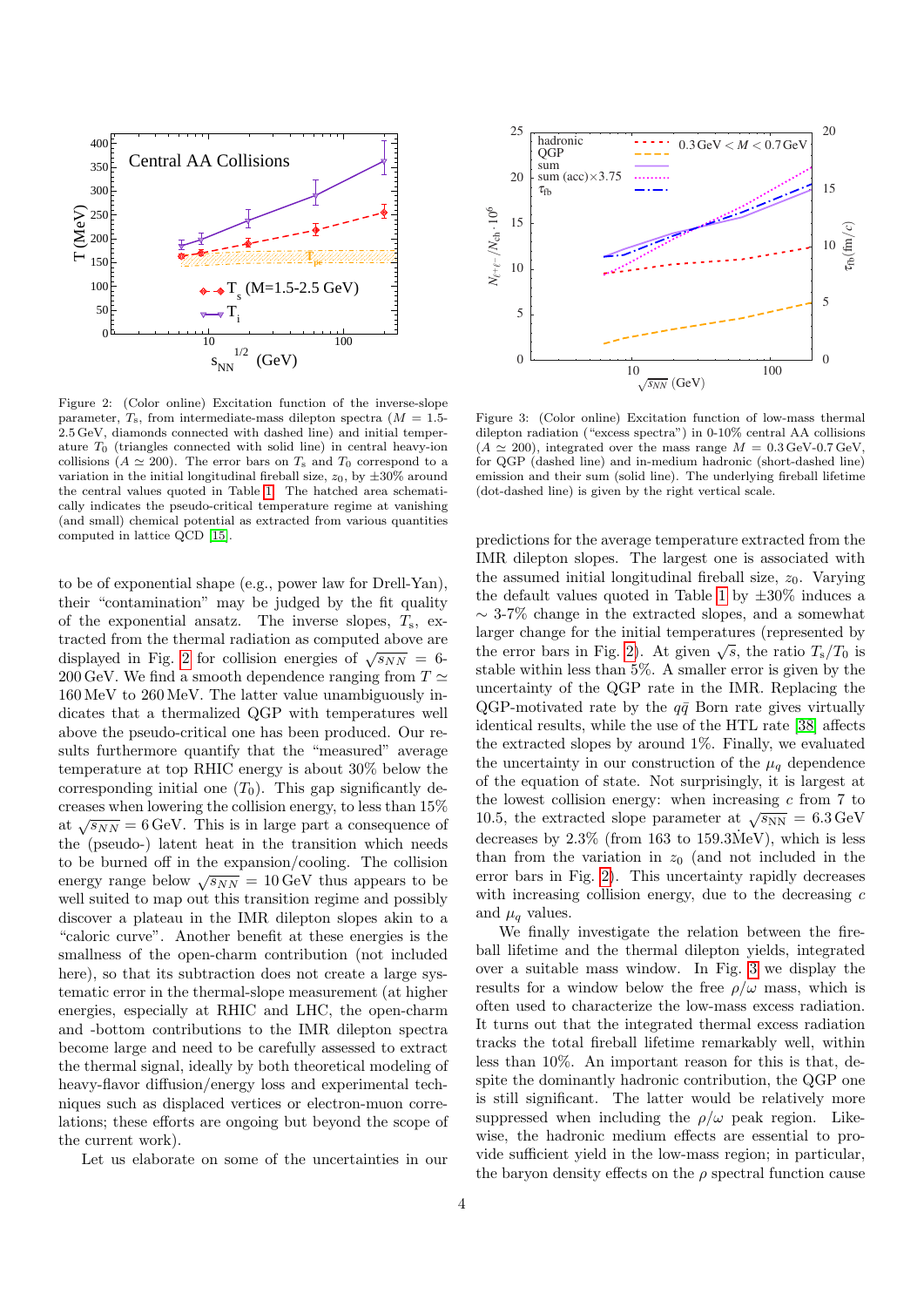a ∼ 50% larger enhancement (relative to emission based on a vacuum spectral function) at  $\sqrt{s_{NN}} = 6.3 \,\text{GeV}$  compared to 200 GeV. We have checked that, when hadronic medium effects are neglected, or when the mass window is extended, the proportionality of the excess yield to the lifetime is compromised. The impact of variations in the initialization of the fireball are rather small: varying  $z_0$ by  $\pm 30\%$  leads to a ca.  $\pm 3\%$  variation in the low-mass yield at  $\sqrt{s_{NN}} = 6.3 \,\text{GeV}$  for a fixed lifetime, and much less at collider energies (e.g.,  $\pm 0.5\%$  at 62.4 GeV). Variations in the coefficient  $c$  of the entropy density lead to negligible effects on the low-mass yields at fixed lifetime (due to a compensation of lower temperature and larger volume, as well as the duality of hadronic and QGP rates). We also note that the inclusion of experimental aceptance cuts (e.g.,  $p_t > 0.2 \,\text{GeV}$  and  $y < 0.9$  for single electrons, representative of the cuts applied by STAR) noticeably distorts the proportionality between the low-mass excess radiation and fireball lifetime, as illustrated by the dotted line in Fig. [3.](#page-3-1) The main reason for this is that the increase of the transverse flow with collision energy lifts additional single-lepton tracks above the  $p_t$ -cut into the detector acceptance. The proportionality of acceptancecorrected low-mass dilepton yields and the fireball lifetime is one of our main findings; it provides a promising tool to detect "anomalous" variations in the fireball lifetime which go beyond the, say,  $\sim 20\%$  level. A good control over the in-medium spectral shape turns out to be essential here, at the level established in the comparison to the NA60 data in Fig. [1.](#page-1-1)

In summary, we have computed thermal dilepton spectra in heavy-ion collisions over a wide range of collision energies, utilizing in-medium QGP and hadronic emission rates in connection with a lattice-QCD equation of state extrapolated to finite chemical potential. Our description satisfies the benchmark of the high-precision NA60 data at the SPS and is compatible with the recent results from the RHIC beam-energy scan. While systematic uncertainties due to the simplified space-time description in terms of our fireball model remain to be scrutinized, we believe that its successful phenomenology lends reasonable robustness to our study. Within this framework, we have extracted the excitation function of the low-mass excess radiation and the Lorentz-invariant slope of intermediate-mass spectra. The former turns out to accurately reflect the average fireball lifetime (and first tests from experiment are becoming available [\[57\]](#page-5-16)). The latter signals QGP radiation well above  $T_{\text{pc}}$  at top RHIC energy, but closely probes the transition region for center-of-mass energies below 10 GeV. Dilepton radiation is thus well suited to provide direct information on the QCD phase boundary in a region where a critical point and an onset of a first-order transition are conjectured.

## Acknowledgements

This work was supported in part by the U.S. National

Science Foundation grant PHY-1306359, by the Humboldt Foundation (Germany), BMBF (Förderkennzeichen 05P12RFFTS) and LOEWE through the Helmholtz International Center for FAIR (HIC for FAIR).

## References

- <span id="page-4-0"></span>[1] E.V. Shuryak, Phys. Lett. B 78 (1978) 150.
- <span id="page-4-1"></span>[2] G.E. Brown and M. Rho, Phys. Rev. Lett. 66 (1991) 2720.
- <span id="page-4-2"></span>[3] R.D. Pisarski, Phys. Rev. D 52 (1995) 3773.
- <span id="page-4-3"></span>[4] R. Rapp and J. Wambach, Adv. Nucl. Phys. **25** (2000) 1.
- <span id="page-4-4"></span>[5] M. Harada and K. Yamawaki, Phys. Rept. 381 (2003) 1.
- <span id="page-4-5"></span>[6] P. Braun-Munzinger, J. Stachel and C. Wetterich, Phys. Lett. B 596 (2004) 61.
- <span id="page-4-6"></span>[7] H. van Hees, C. Gale and R. Rapp, Phys. Rev. C 84 (2011) 054906.
- <span id="page-4-7"></span>[8] C. Shen, U. W. Heinz, J. F. Paquet and C. Gale, Phys. Rev. C 89 (2014) 044910.
- <span id="page-4-8"></span>[9] H. van Hees, M. He and R. Rapp, Nucl. Phys. A 933 (2015) 256.
- <span id="page-4-9"></span>[10] A. Adare et al. [PHENIX Collaboration], Phys. Rev. C 91 (2015) 064904.
- <span id="page-4-10"></span>[11] I. Tserruya, in Relativistic Heavy-Ion Physics, edited by R. Stock and Landolt Börnstein (Springer), New Series I/23A (2010) 4-2 [arXiv:0903.0415[nucl-ex]].
- <span id="page-4-11"></span>[12] H.J. Specht et al. [NA60 Collaboration], AIP Conf. Proc. 1322 (2010) 1.
- <span id="page-4-12"></span>[13] R. Rapp and J. Wambach, Eur. Phys. J. A 6 (1999) 415.
- <span id="page-4-13"></span>[14] R. Rapp and E.V. Shuryak, Phys. Lett. B 473 (2000) 13.
- <span id="page-4-14"></span>[15] S. Borsanyi et al. [Wuppertal-Budapest Collaboration], JHEP 1009 (2010) 073.
- <span id="page-4-15"></span>[16] P. V. Ruuskanen, Nucl. Phys. A 525 (1991) 255.
- <span id="page-4-16"></span>[17] U.W. Heinz and K.S. Lee, Phys. Lett. B 259 (1991) 162.
- <span id="page-4-17"></span>[18] P. Roy, S. Sarkar, J. Alam, B. Dutta-Roy and B. Sinha, Phys. Rev. C 59 (1999) 2778.
- <span id="page-4-18"></span>[19] H. van Hees and R. Rapp, Nucl. Phys. A 806 (2008) 339.
- <span id="page-4-19"></span>[20] F. Geurts et al. [STAR Collaboration], Nucl. Phys. A 904-905 (2013) 217c.
- <span id="page-4-20"></span>[21] L. Adamczyk et al. [STAR Collaboration], Phys. Rev. Lett. 113 (2014) 022301.
- <span id="page-4-21"></span>[22] P. Huck et al. [STAR Collaboration], Nucl. Phys. A 931 (2014) 659.
- <span id="page-4-22"></span>[23] R. Rapp, Adv. High Energy Phys. **2013** (2013) 148253.
- <span id="page-4-23"></span>[24] S. Endres, H. van Hees, J. Weil and M. Bleicher, Phys. Rev. C 91 (2015) 054911.
- <span id="page-4-24"></span>[25] S. Endres, H. van Hees, J. Weil and M. Bleicher, Phys. Rev. C 92 (2015) 014911.
- <span id="page-4-25"></span>[26] B. Friman, C. Höhne, J. Knoll, S. Leupold, J. Randrup, R. Rapp and P. Senger, Lect. Notes Phys. 814 (2011) pp. 980.
- <span id="page-4-26"></span>[27] M.A. Stephanov, PoS LAT 2006 (2006) 024.
- <span id="page-4-27"></span>[28] L.D. McLerran and T. Toimela, Phys. Rev. D 31 (1985) 545.
- <span id="page-4-28"></span>[29] H.A. Weldon, Phys. Rev. D  $42$  (1990) 2384.
- <span id="page-4-29"></span>[30] C. Gale and J.I. Kapusta, Nucl. Phys. B **357** (1991) 65.
- <span id="page-4-30"></span>[31] M. Urban , M. Buballa, R. Rapp and J. Wambach, Nucl. Phys. A 641 (1998) 433.
- <span id="page-4-31"></span>[32] R. Rapp, Phys. Rev. C 63 (2001) 054907.
- <span id="page-4-32"></span>[33] M. Dey, V.L. Eletsky and B.L. Ioffe, Phys. Lett. B 252 (1990) 620.
- <span id="page-4-33"></span>[34] J.V. Steele, H. Yamagishi, and I. Zahed, Phys. Lett. B 384, (1996) 255.
- <span id="page-4-34"></span>[35] H.-T. Ding et al., Phys. Rev. D 83 (2011) 034504.
- <span id="page-4-35"></span>[36] B.B. Brandt, A. Francis, H.B. Meyer and H. Wittig, JHEP 1303 (2013) 100.
- <span id="page-4-36"></span>[37] J.I. Kapusta, P. Lichard and D. Seibert, Phys. Rev. D 44 (1991) 2774 [Erratum-ibid. D 47 (1993) 4171].
- <span id="page-4-37"></span>[38] E. Braaten, R.D. Pisarski and T.-C. Yuan, Phys. Rev. Lett. 64 (1990) 2242.
- <span id="page-4-38"></span>[39]  $\hat{I}$ . Ghisoiu and M. Laine, JHEP 1410 (2014) 83.
- <span id="page-4-39"></span>[40] L. Kumar et al. [STAR Collaboration], arXiv:1408.4209[nuclex].